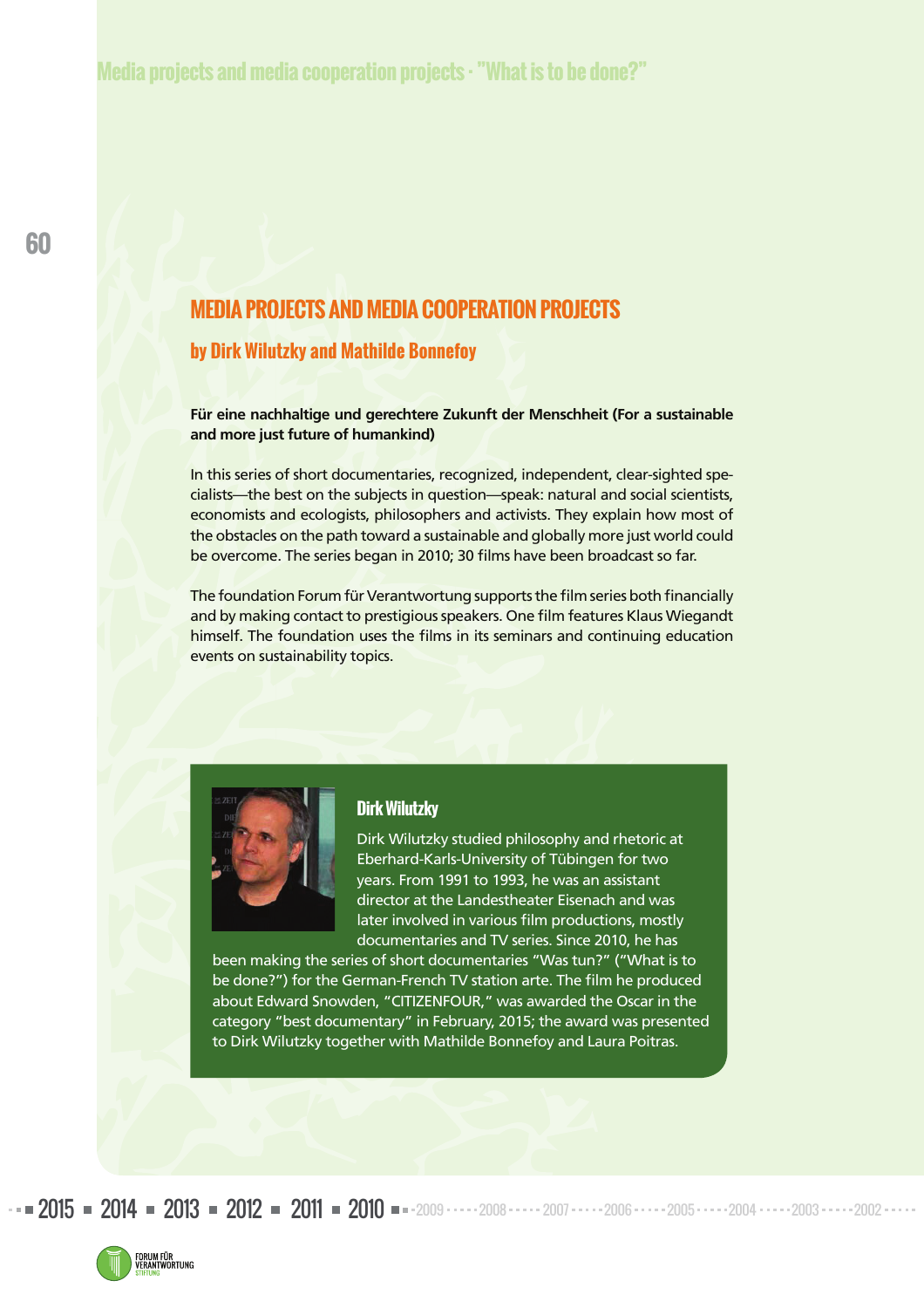#### Many of the following short films can be watched on ARTE Future (www.wastun.tv):

|                                                                                                                                                                       | Answers from                   |
|-----------------------------------------------------------------------------------------------------------------------------------------------------------------------|--------------------------------|
| Über individuelles Engagement (On individual involvement)                                                                                                             | Jakob von Uexküll              |
| Über die "Effizienz-Revolution" oder: "Das Entkoppeln des Wohlstandes vom Verbrauch"<br>(On the "efficiency revolution" or: "Decoupling prosperity from consumption") | Ernst Ulrich von Weizsäcker    |
| Über Saatbanken und Biodiversität (On seed banks and biodiversity)                                                                                                    | Vandana Shiva                  |
| Über das Erhalten von humanistischen Werten in Krisenzeiten<br>(On upholding humanist values in times of crisis)                                                      | <b>Dennis Meadows</b>          |
| Über Bildung als Mittel zur gesellschaftlichen Veränderung<br>(On education as a means to change society)                                                             | Klaus Wiegandt                 |
| Über die "Décroissance" (On "décroissance")                                                                                                                           | Serge Latouche                 |
| Über den Angriff der neo-liberalen Think Tanks auf die Demokratie<br>(On the attacks on democracy by neoliberal think tanks)                                          | Susan George                   |
| Über individuelles politisches Engagement (On individual political involvement)                                                                                       | <b>Gro Harlem Brundtland</b>   |
| Ist es zu spät? (Is it too late?)                                                                                                                                     | David Suzuki                   |
| Über avaaz.org und globale Internet- Kampagnen<br>(On avaaz.org and global online campaigns)                                                                          | <b>Ricken Patel</b>            |
| Über die "Transition Town" Bewegung (On the "Transition Town" movement)                                                                                               | <b>Rob Hopkins</b>             |
| Über Wohlstand ohne Wirtschaftswachstum (On prosperity without economic growth)                                                                                       | <b>Tim Jackson</b>             |
| Über eine Welt, der das Wasser ausgeht (On a world running out of water)                                                                                              | <b>Maude Barlow</b>            |
| Über gewaltfreie Konfliktlösungen (On nonviolent conflict resolution)                                                                                                 | Scilla Elworthy                |
| Über das Erarbeiten von Konsens als Grundlage für internationale Verträge<br>(On elaborating consensus as a basis for international agreements)                       | <b>Dirk Messner</b>            |
| Über gesellschaftliche "Tipping Points" (On societal tipping points)                                                                                                  | <b>Franz Josef Radermacher</b> |
| Über das Modell einer "stationären Wirtschaft" (On the model of a "stationary economy")                                                                               | Herman Daly                    |
| Über den Green Economy Report des UNEP (On UNEP's Green Economy Report)                                                                                               | <b>Achim Steiner</b>           |
| Über die wachsenden Ungerechtigkeiten in der Weltwirtschaft<br>(On the increasing injustices in the global economy)                                                   | Stéphane Hessel                |
| Über einen neuen Humanismus (On a new humanism)                                                                                                                       | Irina Bokova                   |
| Über Buddhismus und Kapitalismus (On Buddhism and capitalism)                                                                                                         | Sulak Sivaraksa                |
| Überbevölkerung bekämpfen durch Zugang zu Medikamenten<br>(Combating overpopulation by access to medicines)                                                           | <b>Thomas Pogge</b>            |
| Über Nachhaltigkeitsbanken (On sustainability banks)                                                                                                                  | Peter Blom                     |
| Über den Hunger in der Welt (On hunger in the world)                                                                                                                  | Jean Ziegler                   |
| Über das internationale Verhandeln gegen die Klimakatastrophe<br>(On the international negotiations against the climate catastrophe)                                  | Pan Jiahua                     |
| Über die große Mobilisation (On the great mobilization)                                                                                                               | <b>Paul Gilding</b>            |
| Über die mikro-biologische Restaurierung von zerstörten Agrarböden<br>(On microbiological restoration of degraded agricultural soils)                                 | Claude & Lydia Bourguignon     |
| Über die "Große Transformation" zu einer nachhaltigen Gesellschaft<br>(On the "Great Transformation" to a sustainable society)                                        | Maja Göpel                     |
| Über die Orchestrierung des Klimaskeptizismus (On the orchestration of climate skepticism)                                                                            | Naomi Oreskes                  |
| Über Greenpeace und zivilen Ungehorsam (On Greenpeace and civil disobedience)                                                                                         | Kumi Naidoo                    |

**MORE INFORMATION: WWW.WASTUN.TV**

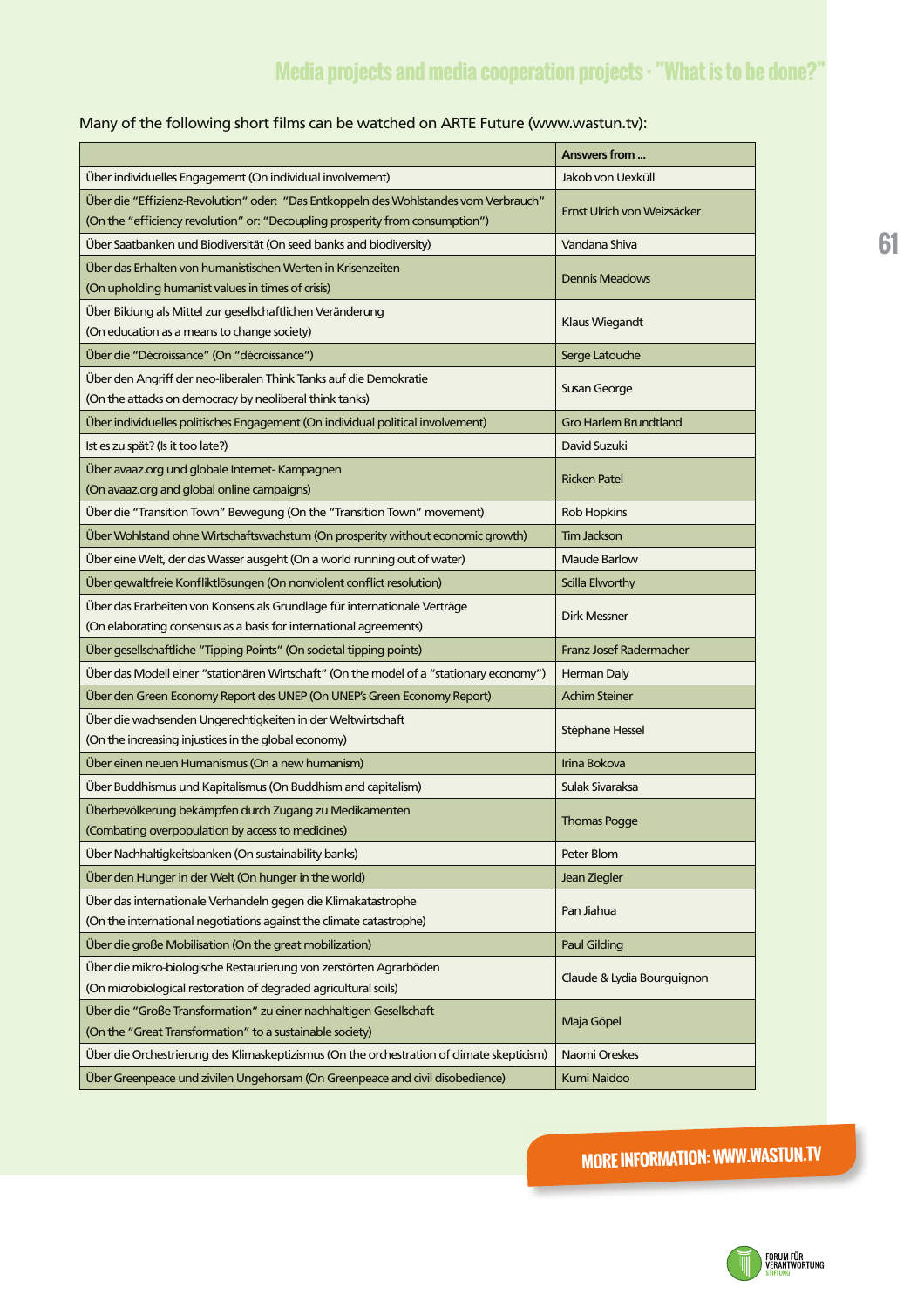## **Media projects and media cooperation projects · "What is to be done?"**

**Über Bildung als Mittel zur gesellschaftlichen Veränderung (On education as a means to change society)**  Klaus Wiegandt (slightly edited transcript) Excerpt from the film by Dirk Wilutzky

"(...) Ecologically true prices are a central topic of sustainability. Practically all of the prices in our global economic system today are false because the costs of producing and consum ing natural resources are not calculated and assigned to their actual causes, but are imposed on the general public. The scientific community calls this "externalizing costs." This results in grotesque distortions in the world economy, as the following example shows: An entrepreneur in the timber industry whose decisions make business sense has his trees felled, cut into boards, put on a ship, and transported to China. There, the boards are processed and then shipped back to Germany. That is ecological insanity, yet it is a necessity from a business point of view, because otherwise, the entrepreneur would not be able to compete and perform.

That is possible only because the prices for energy are much too low and because we as the general public pay the follow-up costs. They are not allocated directly to the product.

If the costs were indeed allocated correctly, then resource and energy prices would have to rise dramatically. But instead, we have had the situation for decades that every entrepreneur, every manager improves his or her bottom line by tackling the labor factor because it is the most expensive factor in the operation. Then labor is made redundant by technological innovations and by using resources and energy.

So for decades, we enjoyed the increase in labor productivity, but we never questioned how it actually came about. That is a process in which resources and energy are used, and the labor factor is made redundant.

If we had true prices, then entrepreneurs and managers would economize on resources and energy and would hire more people. In other words: If we now manage to turn this process around, we will also experience that many more people are integrated into employment because it makes business sense. (…)

At the time, I collaborated with scientists and published a book series on the central topics of sustainability (...) But very early on in the discussions with the scientists, I realized that this alone would not be enough (...), but that we have to focus on education to convey this knowledge to civil society.

And that is the greatest failure of the past 30 years: We did not take the general public on board on our quest for sustainability. Perhaps 0.5 percent of the population in Germany knows about these complex interrelationships (...), or 400,000 people. We must take steps out of these elite circles, and must implement this in civil society through discussions; after all, it is about civil society deciding between the possible options for action shown by the scientific community, examining them, and evaluating them.

In other words, we also need a debate about values in our society in order to decide what kind of world of tomorrow we want."

 $2015$  =  $2014$  =  $2013$  =  $2012$  =  $2011$  =  $2010$  =  $-2009$   $\cdots$   $2008$   $\cdots$   $2006$   $\cdots$   $2005$   $\cdots$   $2004$   $\cdots$   $2003$   $\cdots$   $2002$